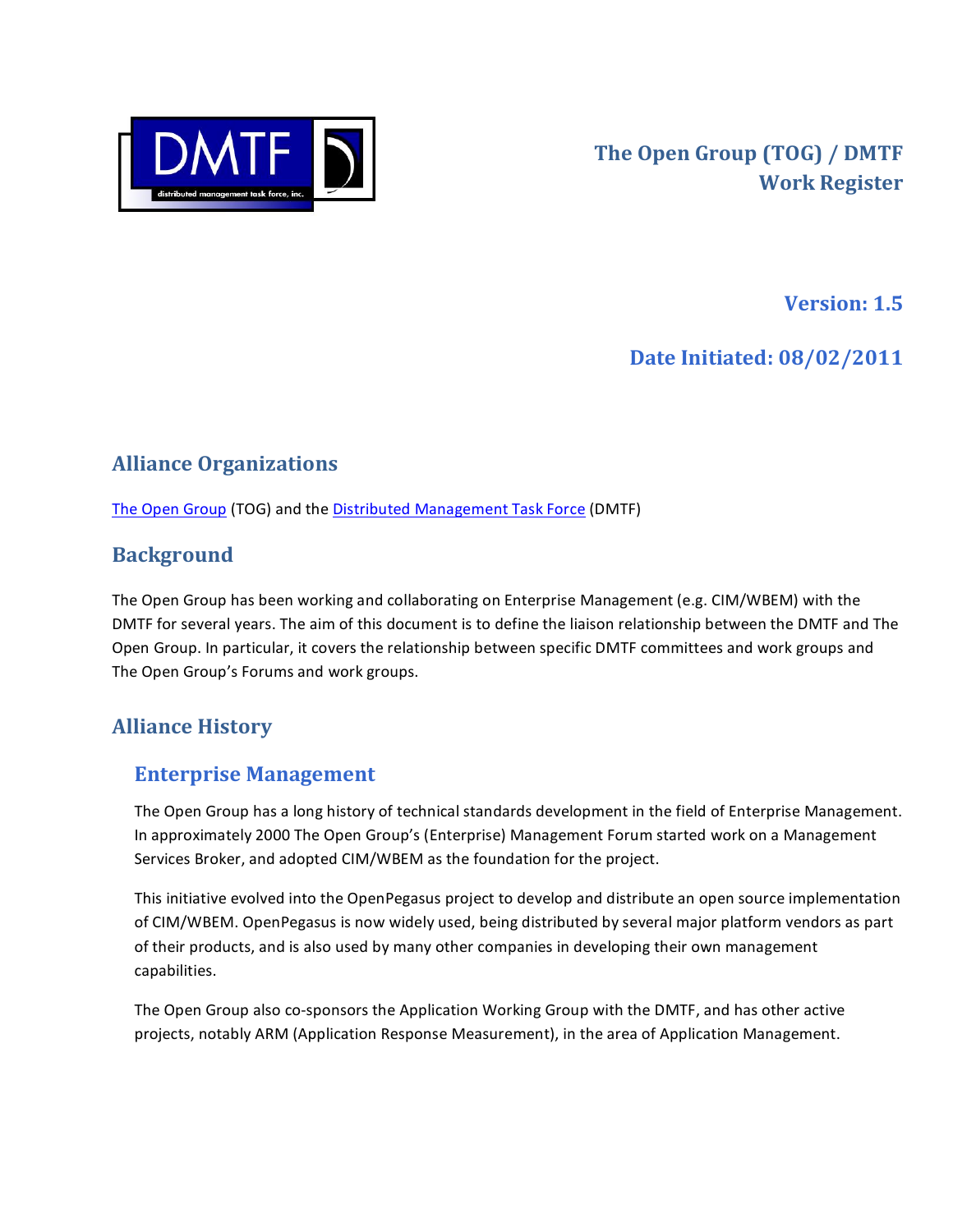### **Identity Management**

The Open Group's Identity Management Forum was formed from a joint activity of its Directory Interoperability, Messaging, and Security Forums, and formerly included its Mobile Management Forum (now closed). The DMTF, The Open Group, and the Network Applications Consortium (NAC) were partners in the Mobile and Directory Challenge which resulted in publication by The Open Group of the Mobile and Directory Architecture Technical Study in April 2004.

The same three organizations also jointly worked on the problem of common core identifiers. A standard in this area could provide a definition of identity representations in parts of the Common Information Model, and would simplify identity management and systems management in large corporations. This work resulted in 2 publications:

- . Business Scenario: Identifiers in the Enterprise The Open Group, publication K061, Dec 2006 https://www2.opengroup.org/ogsys/jsp/publications/PublicationDetails.jsp?publicationid=12094
- Guide: Core Identifier Framework Matrix The Open Group, publication G071, Apr 2007 https://www2.opengroup.org/ogsys/jsp/publications/PublicationDetails.jsp?publicationid=12101

## **Alliance Partner Mission (Current)**

## **Cloud Auditing**

The Open Group published its Distributed Audit Services (XDAS) standard (P441) in Jan 1997:

• https://www2.opengroup.org/ogsys/jsp/publications/PublicationDetails.jsp?publicationid=11616

In May 2008 Security Forum members accepted that XDAS needed updating to meet today's much more stringent requirements for logging and auditing of events compared to what existed when XDAS was published, including the impact of today's regulatory and compliance requirements. Today's audit industry needs a common standard for event data, audit data and logs. Significant benefits include reduced log management costs, and improved coordination between products and data exchanges between organizations. Accordingly the Security Forum initiated its DASv2 development project, which embraces audit in Cloud Computing.

Accordingly, the TOG mission, in this area, is to develop an Event/Audit standard that enables events to be consumed in a consistent way, which is interoperable with the work in other current auditing standards groups, and which matches today's' Audit Industry demands.

### **Alliance Benefits**

- Promote DMTF and Open Group standards to member companies.
- Open Group participation at the DMTF Conferences and in various working groups
- DMTF participation at the Open Group conferences and in various Open Group technical work groups.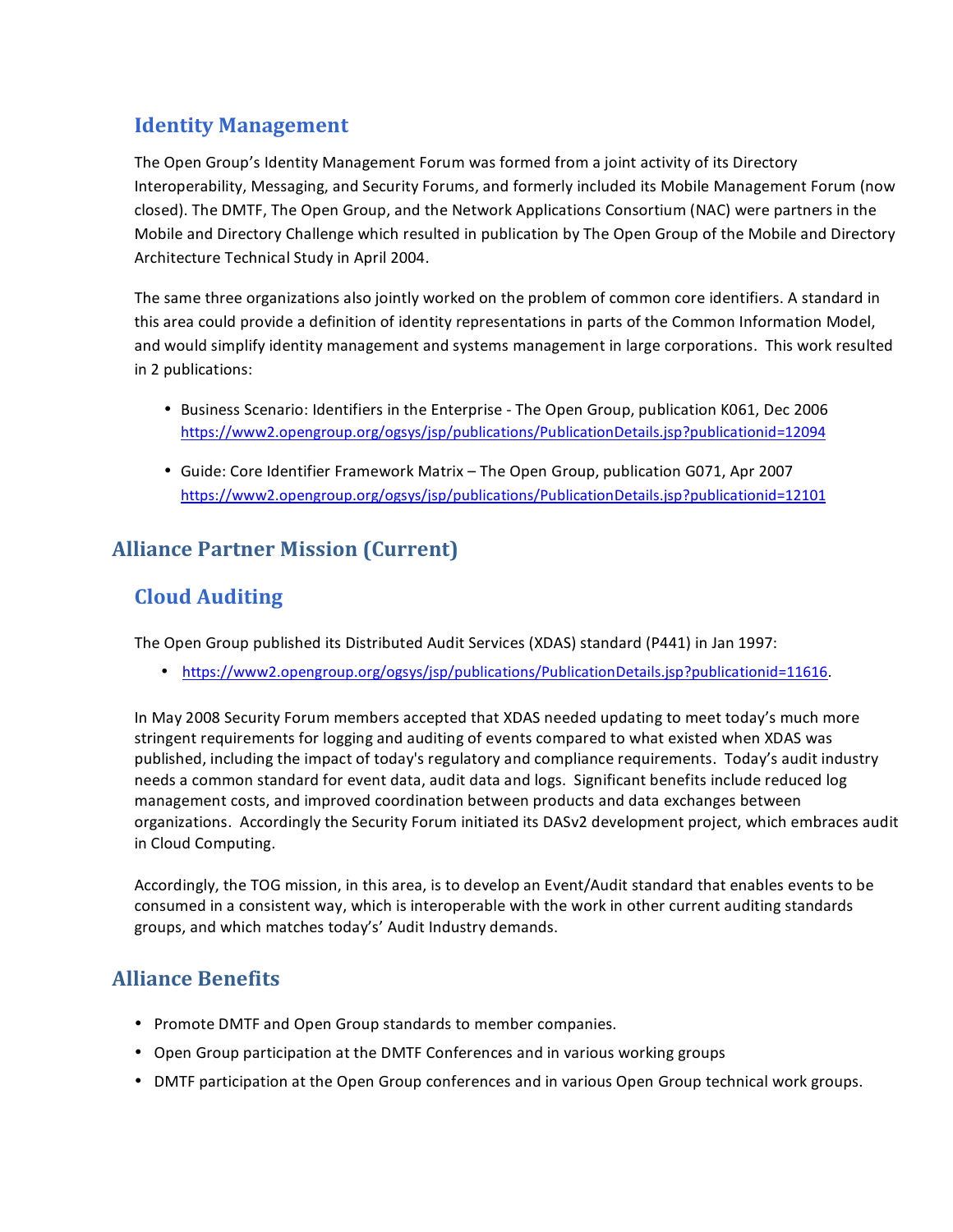- Alignment of DASv2 data format to those being developed by the DMTF CADF WG which would permit profiles to be developed for mapping between the two formats.
- Benefit to The Open Group is leveraging existing CIM objects in its DASv2 standard. Standards Development
- For the CADF working group, benefits to the DMTF are seen as exploitation of its CIM objects in DASv2, this development work resulting in a richer set of CIM objects and acknowledgement of DMTF CIM in DASv2.

### **Standards Development**

### **Cloud Auditing**

The Open Group (TOG) is developing the DAS v2 standard as part of the Update-XDAS Project. The DMTF CADF Working Group will seek to assure that the XDAS standard's data model is consumable by the data model being developed by the CADF as described in their charter.

| <b>Standard</b>                                                 | Distributed Audit Services (XDAS) Update Project<br>https://www.opengroup.org/projects/security/xdas/                                                                                                                                                                                                                                                                                                                                                                                                                                                 |  |
|-----------------------------------------------------------------|-------------------------------------------------------------------------------------------------------------------------------------------------------------------------------------------------------------------------------------------------------------------------------------------------------------------------------------------------------------------------------------------------------------------------------------------------------------------------------------------------------------------------------------------------------|--|
| 1. Alliance<br><b>Partner ID</b>                                | O-DASv2                                                                                                                                                                                                                                                                                                                                                                                                                                                                                                                                               |  |
| 2.<br><b>Description</b>                                        | The goal of this project is to update the XDAS (Distributed Audit Services) Preliminary<br>Specification published by the Security Forum in 1998, and extend it to add security<br>audit logging and other audit and event related enhancements, and publish it as the<br>new XDAS Technical Standard.<br>The work of this TOG project is reflected in their current design document "The Open<br>Group Distributed Audit Standard version 2 (O-DASv2)", April 2011.<br>https://www.opengroup.org/projects/security/xdas/protected/doc.tpl?gdid=23976 |  |
| 3.<br><b>Management</b><br><b>Domain</b>                        | TOG is the Management Domain for the XDAS standard. TOG would however seek<br>joint approval with the DMTF for any content that is developed in the CADF WG that is<br>incorporated in the XDAS.                                                                                                                                                                                                                                                                                                                                                      |  |
| 4. Lead Org                                                     | TOG Security Forum for development of the Update-XDAS standard.                                                                                                                                                                                                                                                                                                                                                                                                                                                                                       |  |
| 5. Governing<br><b>IP Policy for</b><br><b>TOG</b><br>standards | TOG policy on Intellectual Property is that during development of a standard, the<br>contributing member organization owns the IPR over its contributions and other<br>members are constrained under their membership agreement from exploiting such<br>contributions<br>Standards Adoption Criteria (including IP) are part of TOG's Standards Process - see                                                                                                                                                                                         |  |
|                                                                 |                                                                                                                                                                                                                                                                                                                                                                                                                                                                                                                                                       |  |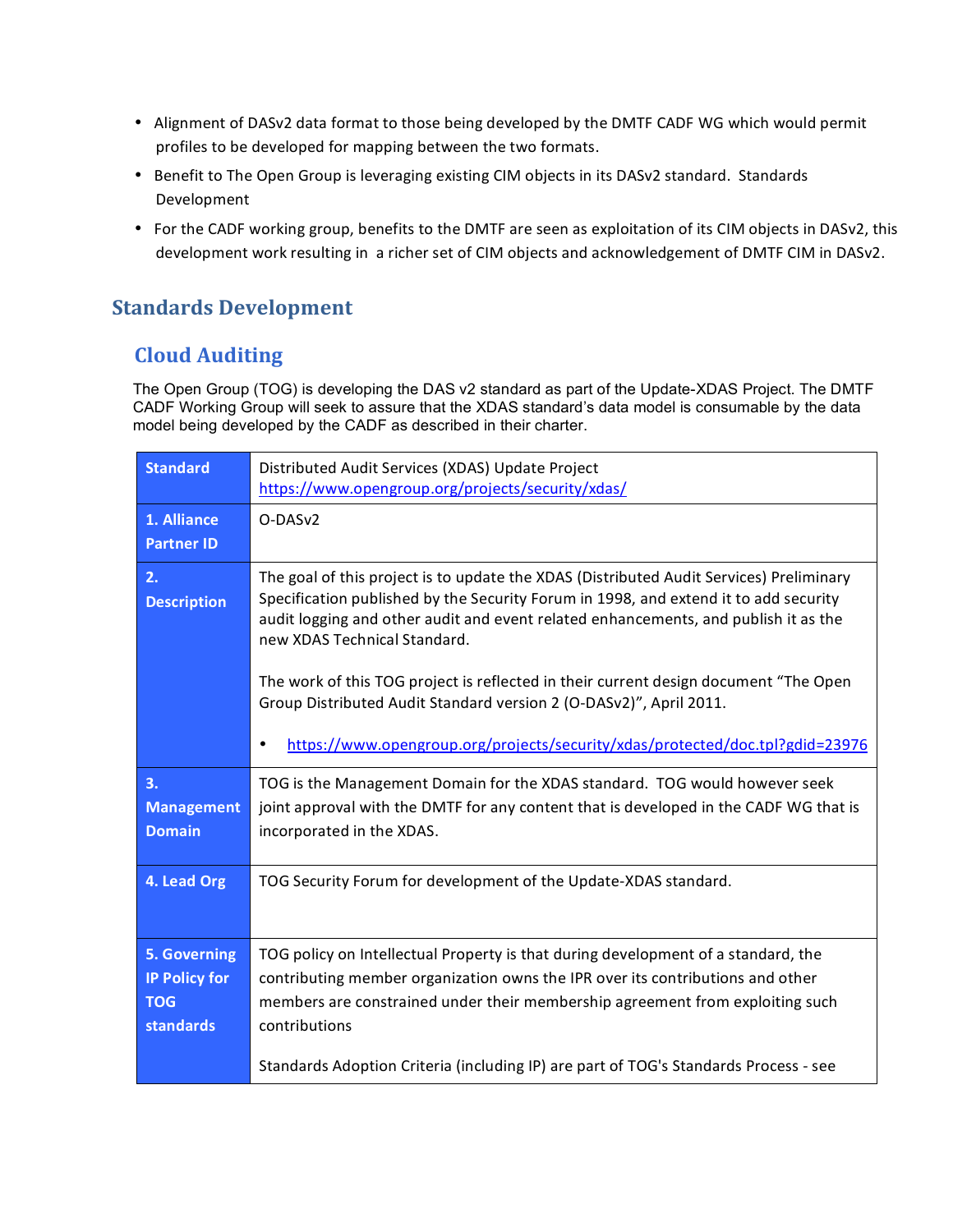|                                | http://www.opengroup.org/standardsprocess/standards-adoption-criteria.html             |
|--------------------------------|----------------------------------------------------------------------------------------|
| 6. Copyright<br>holder         | TOG - all standards published by The Open Group are copyright<br>of The Open Group.    |
| 7.<br><b>Developing</b><br>Org | TOG, under its charter for its Distributed Audit Services (XDAS) Project (Update-XDAS) |
| <b>Maintaining</b><br>Org      | <b>TOG</b>                                                                             |

## **Milestones / Dates**

## **Cloud Auditing**

**Ongoing Activities:** 

- A representative of The Open Group (TOG) will participate in DMTF CADF WG meetings to help provide input that help align the two standards activities.
- DASv2 Project Status Report (quarterly) include TOG-DMTF alliance updates in the area of audit standards activities to inform Open Group members and associated liaison partners on project progress before each quarterly Open Group Conference.
- Teleconference and email discussions involving The Open Group and the DMTF CADF working group on defining data and interface model requirements for use in Audit standards.
- Other Activities To Be Determined (TBD) as the CADF work progresses (see Work Register Review Date below).

**Work Product Review and Contributions:** 

- The TOG and the DMTF will both seek each others' participation in providing peer review of work products developed within the DASv2 Project and the CADF WG prior to their public release.
- DMTF comments can be contributed to the TOG via their representatives to the CADF, to their Program Director or directly by attending the next available DASv2 Project meeting.
- TOG comments will be submitted to the DMTF feedback portal.
- DMTF policies with respect to patents and other IP submitted to the DMTF are stated in the Process for Technology Submissions, Review, and Acceptance (i.e. DSP 4011).